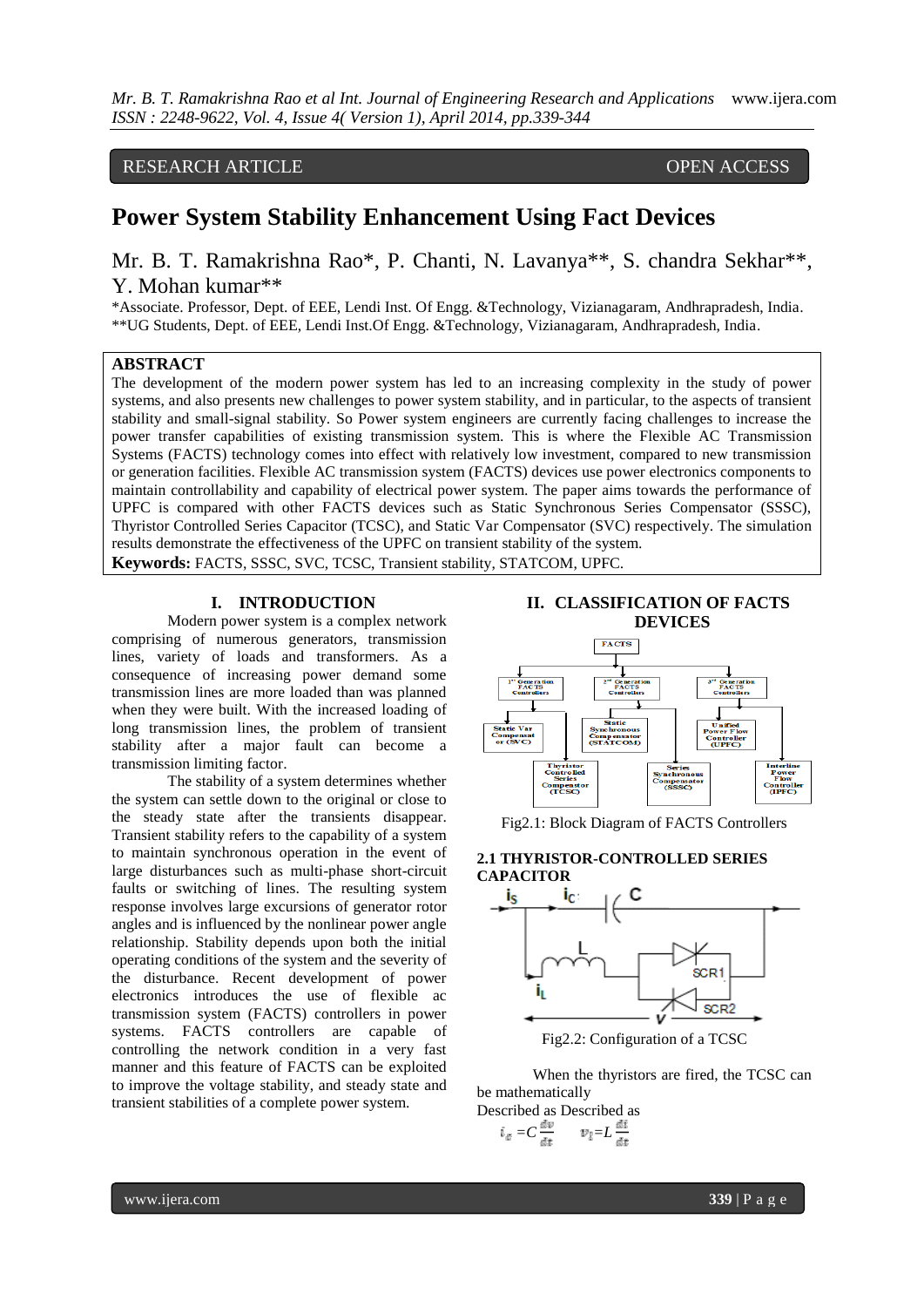$$
X_{TCSC}(\alpha c) = X_C - \frac{X_C^2}{(X_C - X_P)} \frac{(\sigma + \sin \sigma)}{\pi} + \frac{4X_C^2}{(X_C - X_P)} \frac{(\cos^2 \sigma/2)}{(K^2 - 1)} \frac{\text{K} \tan \left(\frac{\text{K}\sigma}{2}\right) - \tan \left(\frac{\sigma}{2}\right)}{\pi}
$$

*Xc* = Nominal reactance of the fixed capacitor C  $X p =$  Inductive reactance of inductor L connected in parallel with C.

 $\sigma = 2(\pi - \alpha)$  is conduction angle of TCSC controller.

 $K=\sqrt{\frac{X_C}{X_P}}$  = compensation ratio.

Thyristor Controlled Series Capacitor (TCSC) is one of the important members of FACTS family that is increasingly applied with long transmission lines by the utilities in modern power systems. It can have various roles in the operation and control of power systems, such as scheduling power flow; decreasing unsymmetrical components; reducing net loss; providing voltage support; limiting short-circuit currents; mitigating sub synchronous resonance (SSR); damping the power oscillation; and enhancing transient stability.

#### **2.2 UNIFIED POWER FLOW CONTROLLER (UPFC)**



Fig2.3. Configuration of UPFC The real and reactive power equations are as follows:

$$
P = \frac{V_1 V_2}{X} \sin(\delta_1 - \delta_2)
$$

$$
Q = \frac{V_2}{X} (V_1 - V_2)
$$

Among the available FACTS devices, the Unified Power Flow Controller (UPFC) is the most versatile one that can be used to improve steady state stability, dynamic stability and transient stability. The UPFC can independently control many parameters

since it is the combination of Static Synchronous Compensator (STATCOM) and SSSC. These devices offer an alternative mean to mitigate power system oscillations. It has been reported in many papers that UPFC can improve stability of single machine infinite bus (SMIB) system and multimachine system. A Static Synchronous Series Compensator (SSSC) is a member of FACTS family which is connected in series with a power system. It consists of a solid state voltage source converter which generates a controllable alternating current voltage at fundamental frequency. When the injected voltage is kept in quadrature with the line current, it can emulate as inductive or capacitive reactance so as to influence the power flow through the transmission line. While the primary purpose of a SSSC is to control power flow in steady state, it can also improve transient stability of a power system.

# **2.3 STATIC VAR COMPENSATOR (SVC)**



Fig2.4. Configuration of SVC

Static VAR Compensator (SVC) is a first generation FACTS device that can control voltage at the required bus thereby improving the voltage profile of the system. The primary task of an SVC is to maintain the voltage at a particular bus by means of reactive power compensation (obtained by varying the firing angle of the thyristors). SVCs have been used for high performance steady state and transient voltage control compared with classical shunt compensation. SVCs are also used to dampen power swings, improve transient stability, and reduce system losses by optimized reactive power control.

www.ijera.com **340** | P a g e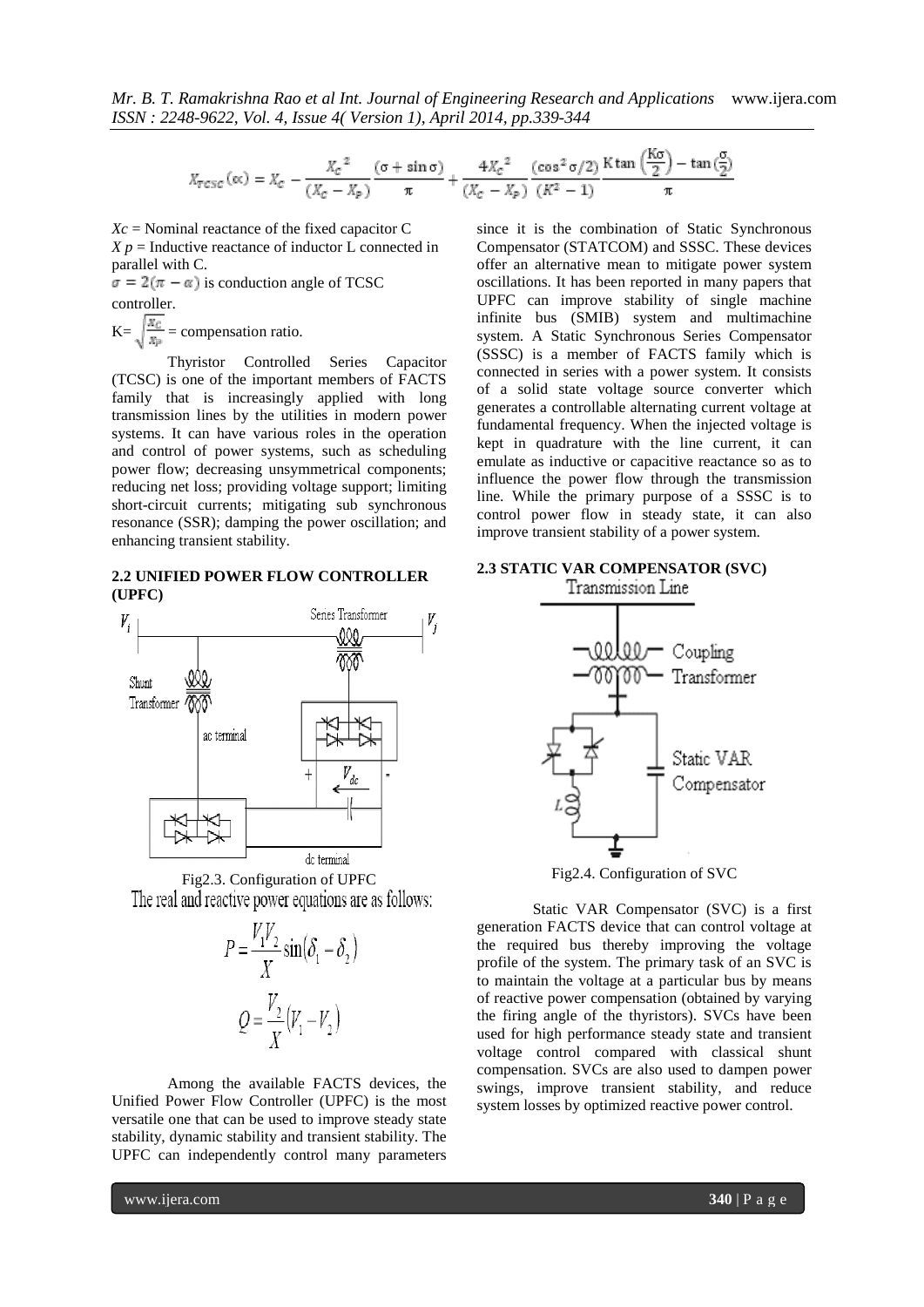

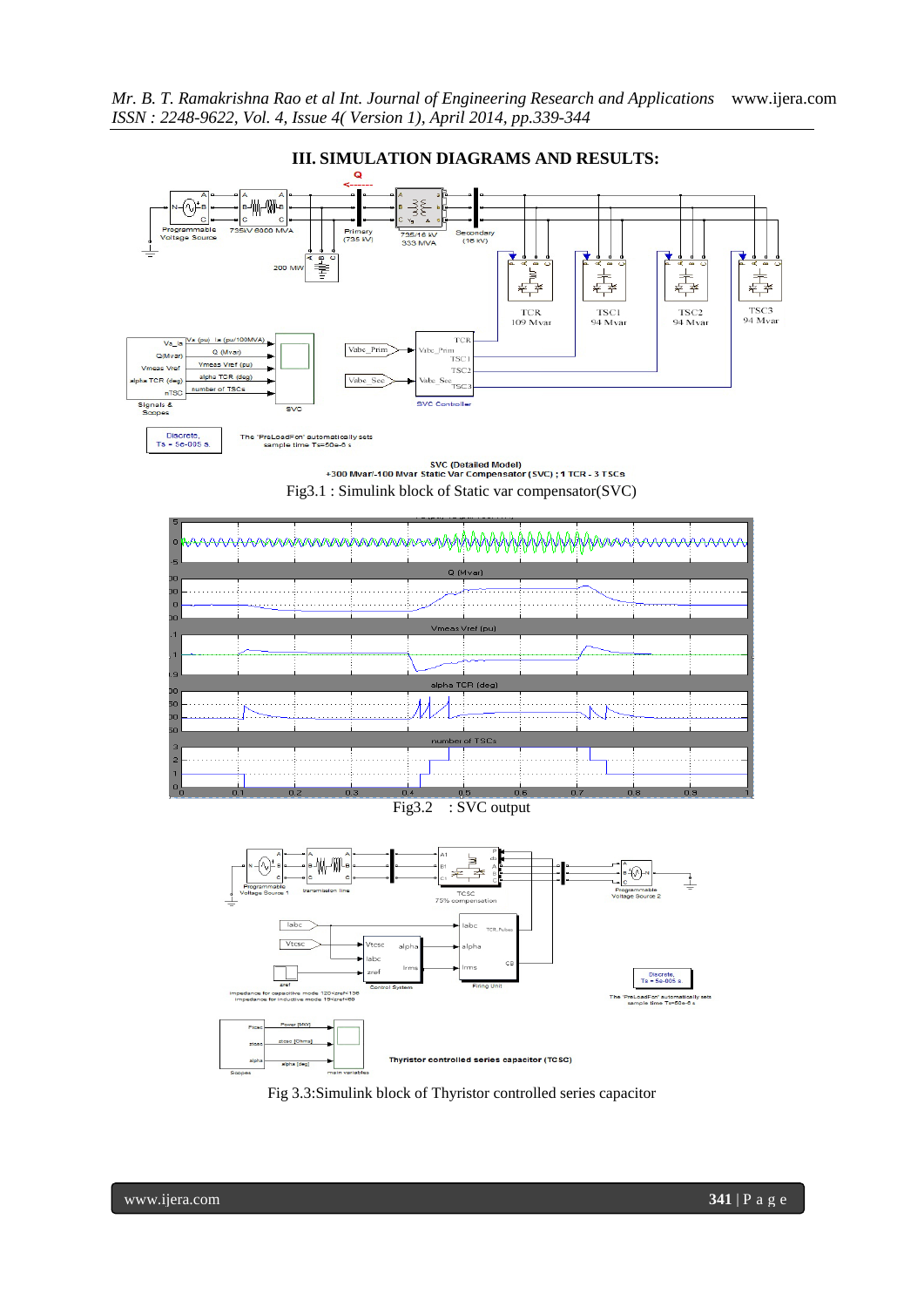*Mr. B. T. Ramakrishna Rao et al Int. Journal of Engineering Research and Applications* www.ijera.com *ISSN : 2248-9622, Vol. 4, Issue 4( Version 1), April 2014, pp.339-344*



UPFC<br>48-Pulse, GTO-Based Unified Power Flow Controller (500kV, 100 MVA)





Fig 3.6:STATCOM(shunt) output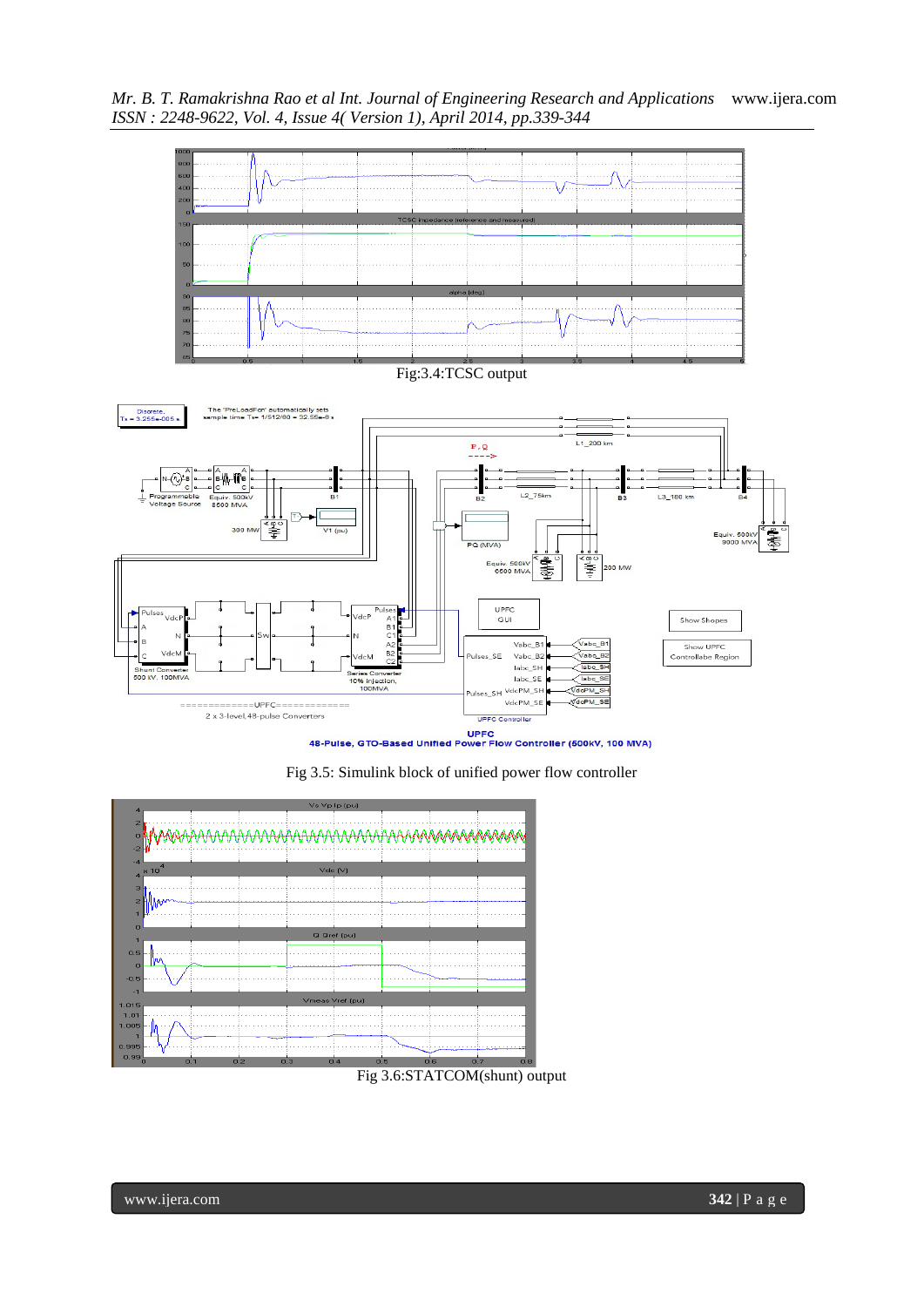*Mr. B. T. Ramakrishna Rao et al Int. Journal of Engineering Research and Applications* www.ijera.com *ISSN : 2248-9622, Vol. 4, Issue 4( Version 1), April 2014, pp.339-344*



Fig 3.7:SSSC (series)output



Fig 3.8:UPFC(series) output

## **IV. IV.COMPARISON BETWEEN FACTS DEVICES FOR POWER SYSTEM STABILITY ENHANCEMENT**

| <b>TYPE OF</b><br><b>FACTS DEVICE</b> | <b>POWERSYSTEM</b><br><b>STABILITY</b> | <b>SETTLING TIME</b><br><b>PERIOD</b> |
|---------------------------------------|----------------------------------------|---------------------------------------|
| <b>TCSC</b>                           | <b>LESS EFFECTIVE</b>                  | 4.2                                   |
| <b>SVC</b>                            | <b>EFFECTIVE</b>                       | 0.4                                   |
| <b>UPFC</b>                           | <b>MORE BRFECTIVE</b>                  | 0.36                                  |

# **V. CONCLUSIONS**

In this paper, the power system stability enhancement of a power system by various FACTS devices is presented and discussed. The power stability of the system is compared with different FACTS devices. The performance of the UPFC for

power system stability improvement is better compared with the other FACTS devices such as SVC, TCSC, which is clear from the simulation results and there is a considerable improvement of the system stability with UPFC. The essential features of FACTS controllers and their potential to